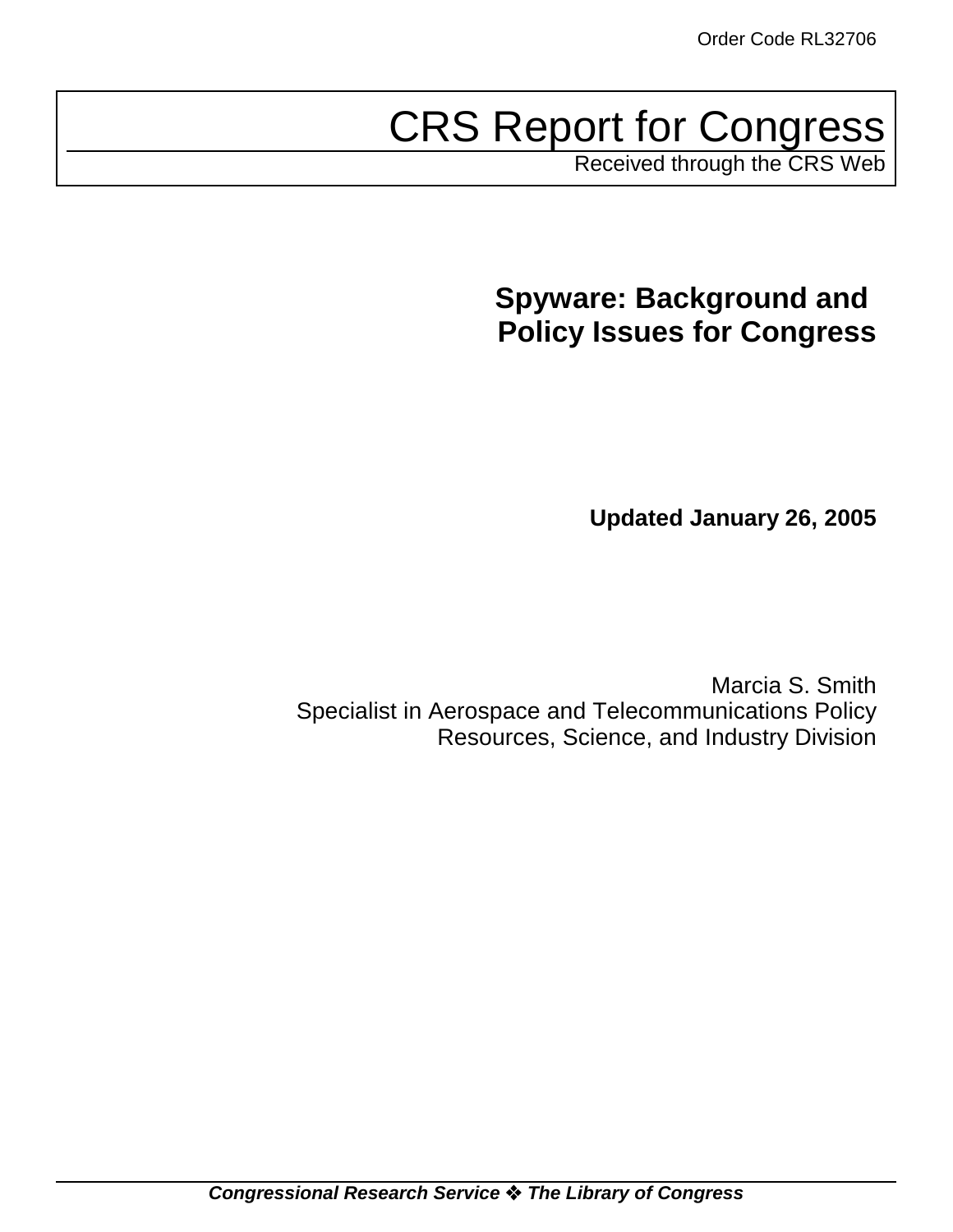# Spyware: Background and Policy Issues for Congress

#### **Summary**

The term "spyware" is not well defined. Generally it is used to refer to any software that is downloaded onto a person's computer without their knowledge. Spyware may collect information about a computer user's activities and transmit that information to someone else. It may change computer settings, or cause "pop-up" advertisements to appear (in that context, it is called "adware"). Spyware may redirect a Web browser to a site different from what the user intended to visit, or change the user's home page. A type of spyware called "keylogging" software records individual keystrokes, even if the author modifies or deletes what was written, or if the characters do not appear on the monitor. Thus, passwords, credit card numbers, and other personally identifiable information may be captured and relayed to unauthorized recipients.

Some of these software programs have legitimate applications the computer user wants. They obtain the moniker "spyware" when they are installed surreptitiously, or perform additional functions of which the user is unaware. Users typically do not realize that spyware is on their computer. They may have unknowingly downloaded it from the Internet by clicking within a website, or it might have been included in an attachment to an electronic mail message (e-mail) or embedded in other software.

According to a survey and tests conducted by America Online and the National Cyber Security Alliance, 80% of computers in the test group were infected by spyware or adware, and 89% of the users of those computers were unaware of it. The Federal Trade Commission (FTC) issued a consumer alert on spyware in October 2004. It provided a list of warning signs that might indicate that a computer is infected with spyware, and advice on what to do if it is.

Utah and California have passed spyware laws, but there is no specific federal law regarding spyware. The  $109<sup>th</sup>$  Congress is considering H.R. 29 (Bono), which is virtually identical to H.R. 2929, which passed the House in the  $108<sup>th</sup>$  Congress along with another spyware bill, H.R. 4661. The Senate did not pass spyware legislation in the 108<sup>th</sup> Congress.

A central point of the debate is whether new laws are needed, or if industry selfregulation, coupled with enforcement actions under existing laws such as the Federal Trade Commission Act, is sufficient. The lack of a precise definition for spyware is cited as a fundamental problem in attempting to write new laws. FTC representatives and others caution that new legislation could have unintended consequences, barring current or future technologies that might, in fact, have beneficial uses. They further insist that, if legal action is necessary, existing laws provide sufficient authority. Consumer concern about control of their computers being taken over by spyware leads others to conclude that legislative action is needed.

This report will be updated as warranted.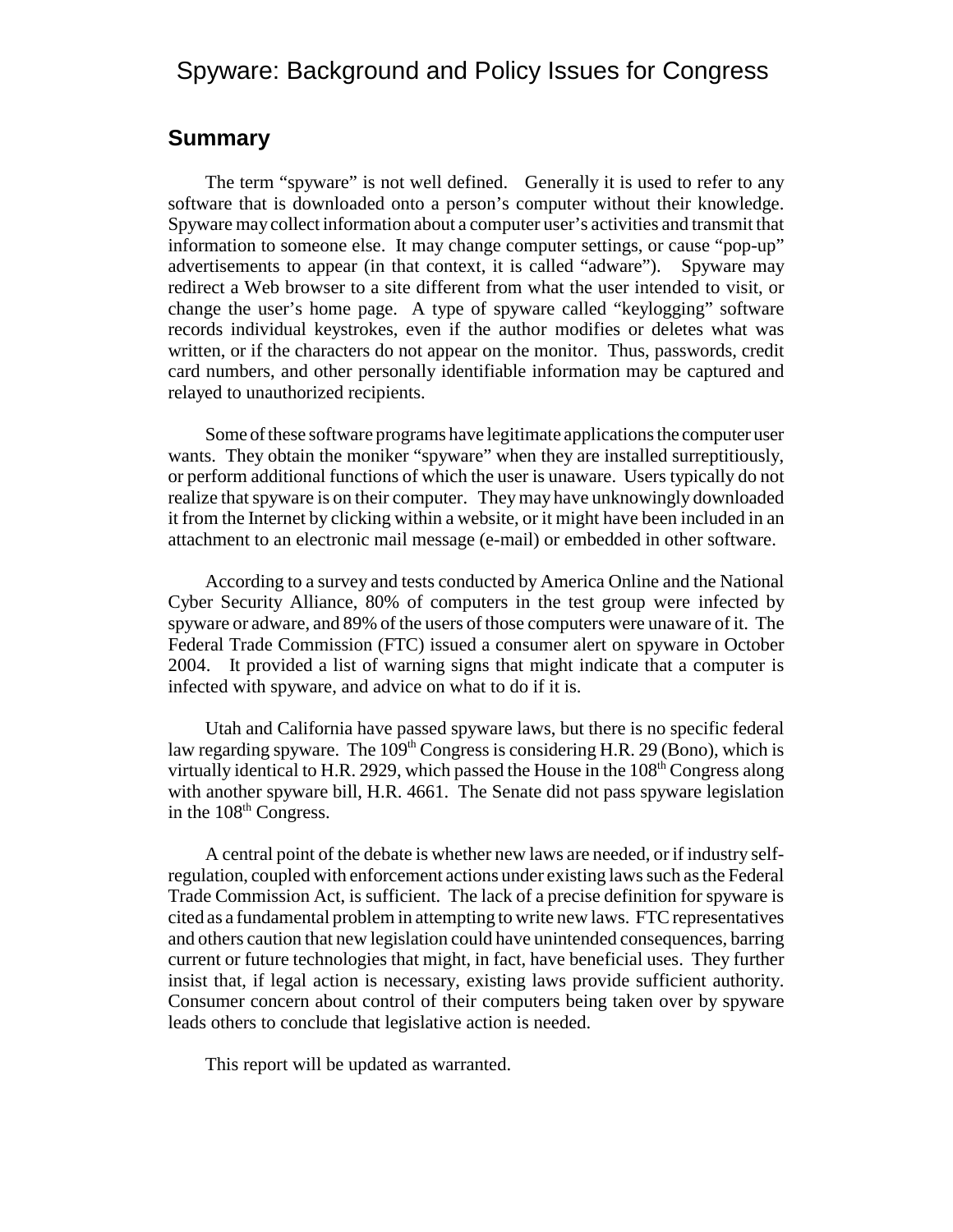# **Contents**

| What is Spyware? $\dots \dots \dots \dots \dots \dots \dots \dots \dots \dots \dots \dots \dots \dots \dots \dots \dots$ |
|--------------------------------------------------------------------------------------------------------------------------|
|                                                                                                                          |
|                                                                                                                          |
|                                                                                                                          |
|                                                                                                                          |
|                                                                                                                          |
|                                                                                                                          |
|                                                                                                                          |
|                                                                                                                          |
|                                                                                                                          |
|                                                                                                                          |
|                                                                                                                          |
|                                                                                                                          |
| Appendix: Summary of Legislative Action in the 108 <sup>th</sup> Congress  13                                            |
|                                                                                                                          |
|                                                                                                                          |
|                                                                                                                          |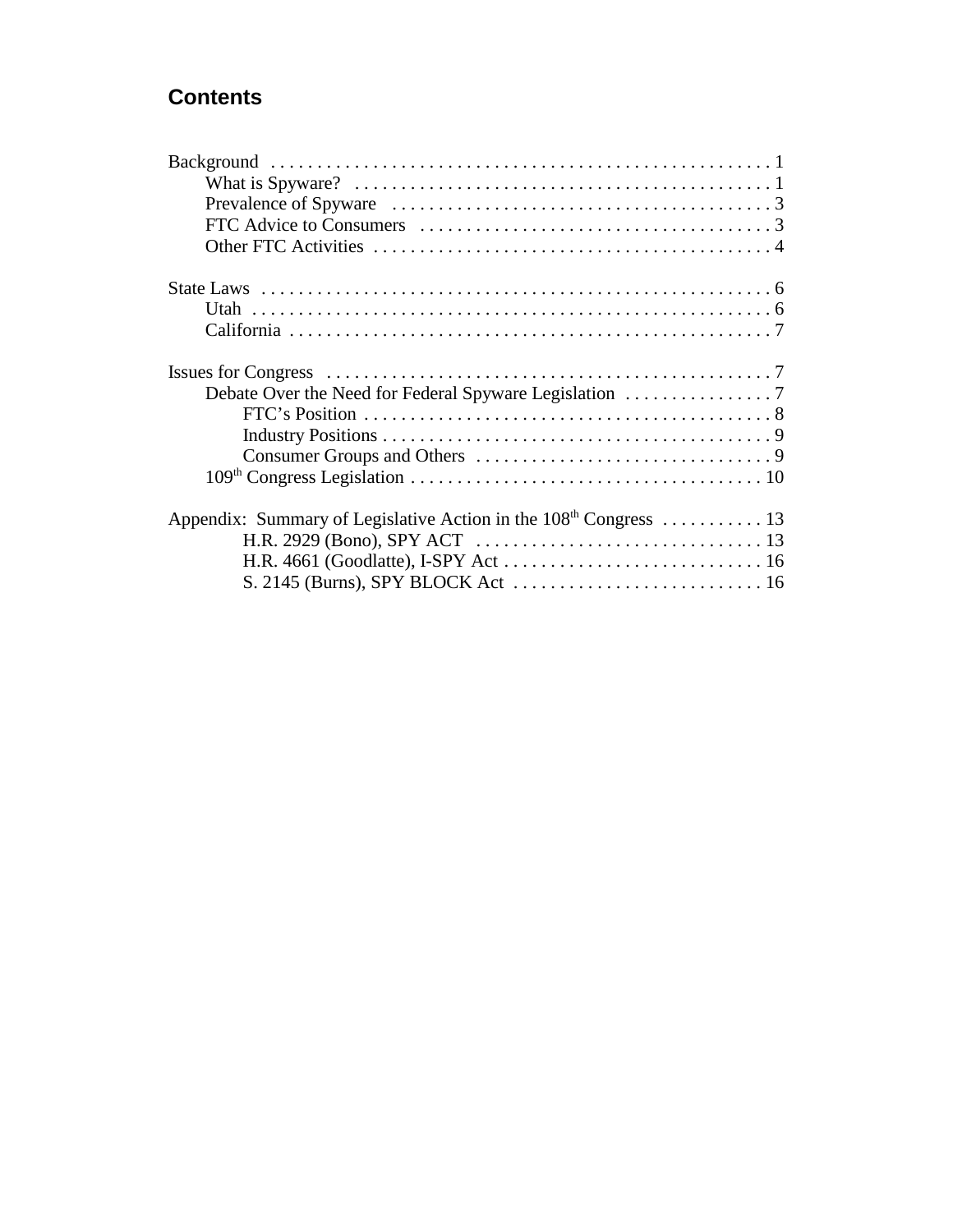# Spyware: Background and Policy Issues for **Congress**

# **Background**

Congress has been engaged in debate over whether to enact new legislation to deal with the growing problem of "spyware." Spyware is not well defined, but generally includes software emplaced on a computer without the user's knowledge that takes control of the computer away from the user, such as by redirecting the computer to unintended websites, causing advertisements to appear, or collecting information and transmitting it to another person. The lack of a firm definition of the term adds to the complexities of drafting new laws.

The Federal Trade Commission (FTC) and others argue that industry selfregulation, and enforcement of existing laws, are sufficient. They worry that further legislation could have unintended consequences that, for example, limit the development of new technologies that could have beneficial uses. The 108<sup>th</sup> Congress debated spyware legislation, but none cleared Congress. Debate has resumed in the 109<sup>th</sup> Congress. The House Energy and Commerce Committee held a hearing on January 26, 2005. Pending legislation is discussed later in this report.

#### **What is Spyware?**

The term "spyware" is not well defined. Jerry Berman, President of the Center for Democracy and Technology (CDT), explained in testimony to the Subcommittee on Communications of the Senate Commerce, Science, and Transportation Committee in March 2004 that "The term has been applied to software ranging from 'keystroke loggers' that capture every key typed on a particular computer; to advertising applications that track users' web browsing; to programs that hijack users' system settings."<sup>1</sup> He noted that what these various types of software programs "have in common is a lack of transparency and an absence of respect for users' ability to control their own computers and Internet connections."

Software programs that include spyware may be sold or available for free ("freeware"). They may be on a disk or other media, downloaded from the Internet, or downloaded when opening an attachment to an electronic mail (e-mail) message. Typically, users have no knowledge that spyware is on their computers. Because the

<sup>&</sup>lt;sup>1</sup> Testimony to the Senate Committee on Commerce, Science, and Transportation, Subcommittee on Communications, March 23, 2004. Available on CDT's spyware site [http://www.cdt.org/privacy/spyware/] along with a November 2003 CDT report entitled Ghosts in Our Machines: Background and Policy Proposals on the "Spyware" Problem.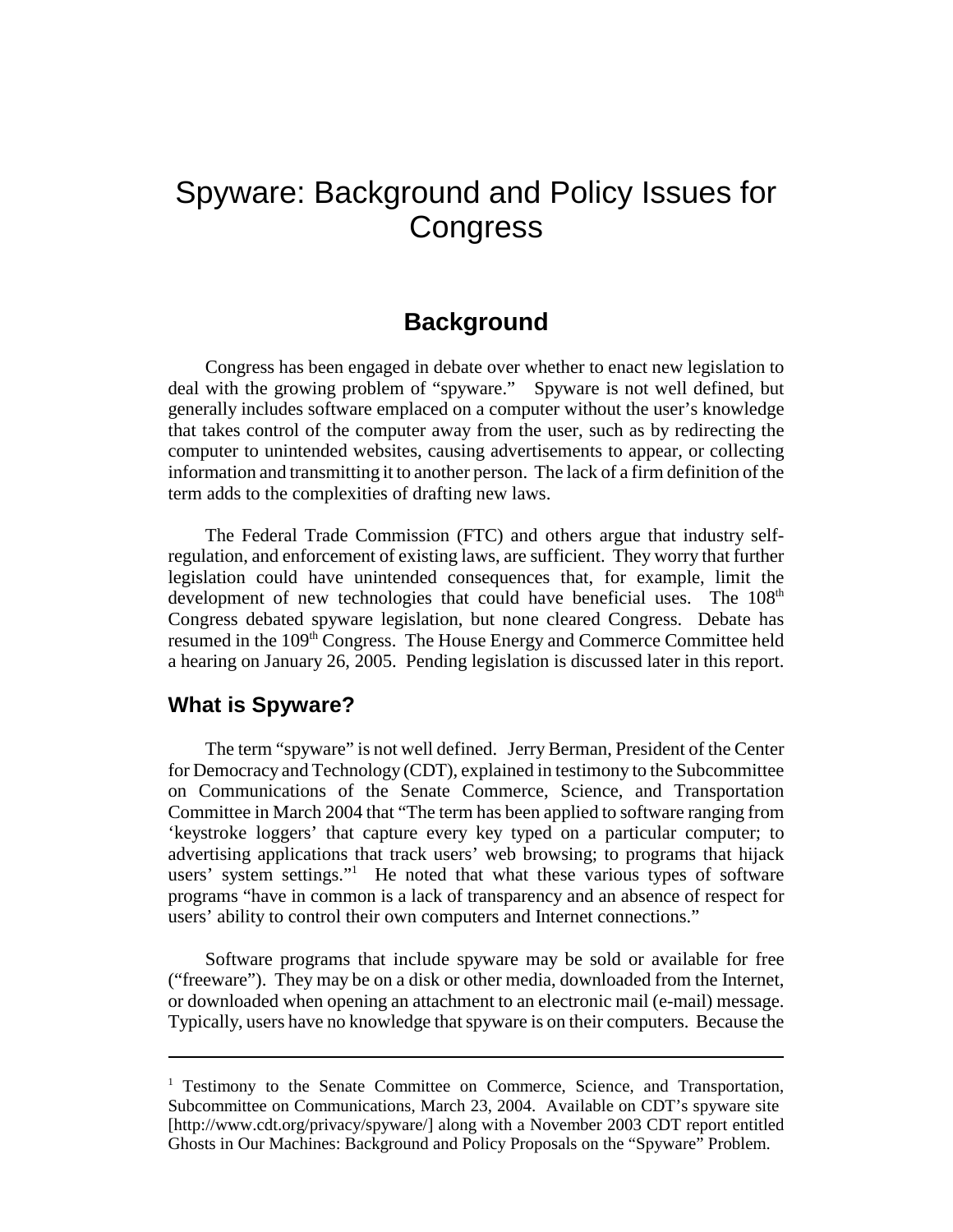spyware is resident on the computer's hard drive, it can generate pop-up ads, for example, even when the computer is not connected to the Internet.

One example of spyware is software products that include, as part of the software itself, a method by which information is collected about the use of the computer on which the software is installed, such as Web browsing habits. Some of these products may collect personally identifiable information (PII). When the computer is connected to the Internet, the software periodically relays the information back to another party, such as the software manufacturer or a marketing company. Another oft-cited example of spyware is "**adware**," which may cause advertisements to suddenly appear on the user's monitor — called "pop-up" ads. In some cases, the adware uses information that the software obtained by tracking a user's Web browsing habits to determine shopping preferences, for example.

As Mr. Berman explained, spyware also can refer to "keylogging" software that records a person's keystrokes. All typed information thus can be obtained by another party, even if the author modifies or deletes what was written, or if the characters do not appear on the monitor (such as when entering a password). Commercial key logging software has been available for some time.<sup>2</sup> In the context of the spyware debate, the concern is that such software can record credit card numbers and other personally identifiable information that consumers type when using Internet-based shopping and financial services, and transmit that information to someone else. Thus it could contribute to identity theft. $3$ 

As discussed below, the lack of a precise definition for spyware is often cited by opponents of legislation as a reason not to legislate. They argue that without a definition, legislation could have unintended consequences, banning current or future technologies and activities that, in fact, could be beneficial. Some of these software applications, including adware and keylogging software, have legitimate uses. The question is whether the user has given consent for it to be installed.

 $2^2$  The existence of keylogging software was publicly highlighted in 2001 when the FBI, with a search warrant, installed such software on a suspect's computer, allowing them to obtain his password for an encryption program he used, and thereby evidence. Some privacy advocates argued that wiretapping authority should have been obtained, but the judge, after reviewing classified information about how the software works, ruled in favor of the FBI. Press reports also indicate that the FBI is developing a "Magic Lantern" program that performs a similar task, but can be installed on a subject's computer remotely by surreptitiously including it in an e-mail message, for example.

<sup>&</sup>lt;sup>3</sup> For more on identity theft, see CRS Report RL31919, Remedies Available to Victims of Identity Theft, by Angie A. Welborn.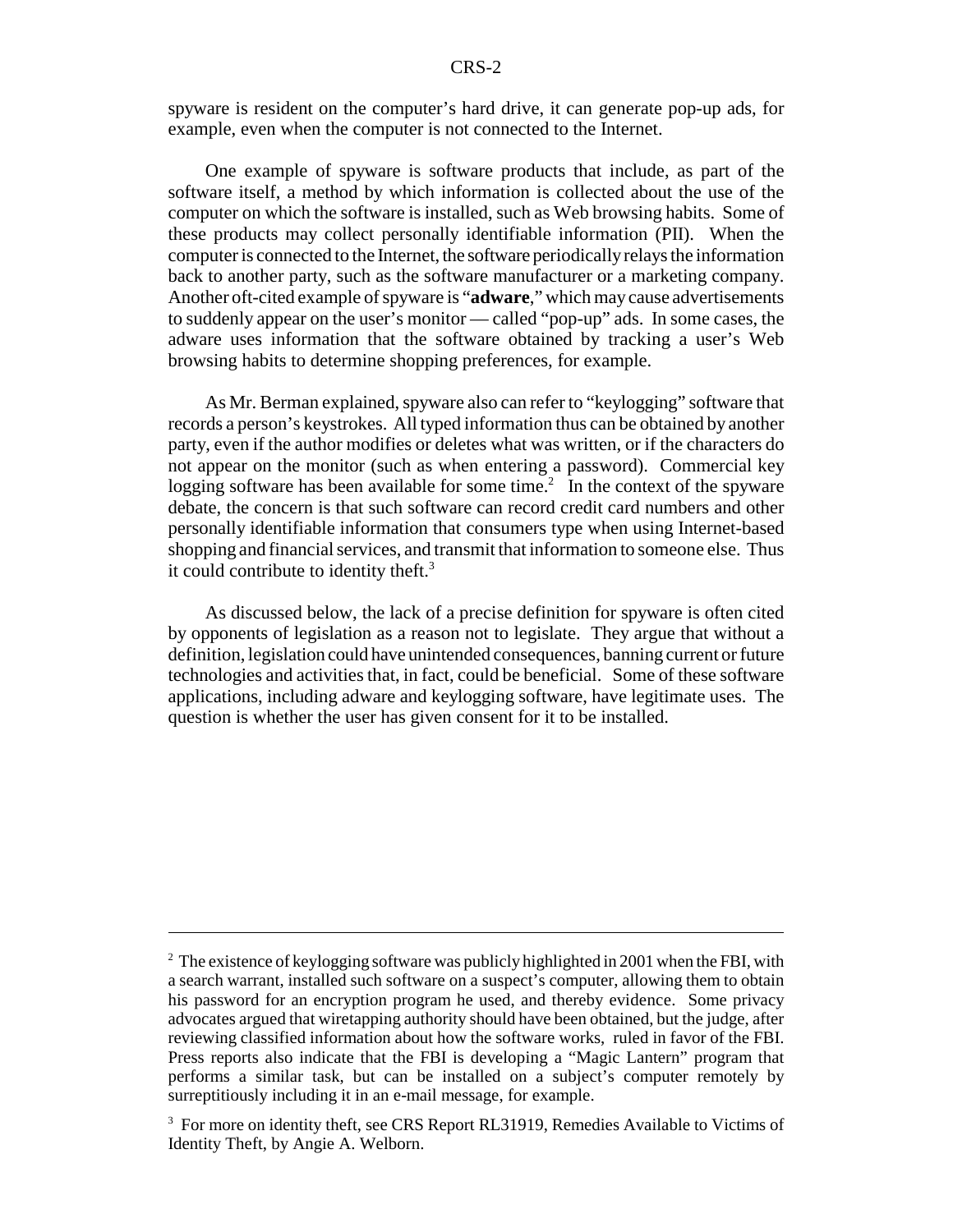#### **Prevalence of Spyware**

In October 2004, America Online (AOL) and the National Cyber Security Alliance  $(NCSA)^4$  released the results of a survey of 329 dial-up and broadband computer users regarding online threats, including spyware.<sup>5</sup> According to the study:

- 80% of the computers they tested were infected with spyware or adware, and 89% of the users of those computers were unaware of it;
- the average infected computer had 93 spyware/adware components on it, and the most found on a single computer was 1,059; and
- $\bullet$  most users do not recognize the symptoms of spyware  $-63\%$  of users with a pop-up blocker said they got pop-up ads anyway, 43% of users said their home page had been changed without their permission, and 40% said their search results are being redirected or changed.

Separately, Webroot Software, a provider of privacy and protection software, released the results of a survey of 287 corporate information technology managers on October 27, 2004. That survey concluded that although more than 70% of corporations expressed increased concern about spyware, less than 10% had implemented commercially available anti-spyware software.<sup>6</sup>

A representative of Dell Inc. told the *Washington Post* that between August 2003 and October 2004, customer support calls related to spyware rose from about 2% to 10-15%.7

#### **FTC Advice to Consumers**

The FTC issued a consumer alert about spyware in October 2004 offering a list of warning signs that might indicate that a computer is infected with spyware.<sup>8</sup> The FTC alert listed the following clues:

• a barrage of pop-up ads;

<sup>&</sup>lt;sup>4</sup> According to its website [http://www.staysafeonline.info], NCSA is a public-private partnership, with government sponsors including the Department of Homeland Security and the FTC. Its Board of Officers includes representatives from Cisco Systems, Symantec, RSA Security, AOL, McAfee, Microsoft, and BellSouth.

<sup>&</sup>lt;sup>5</sup> Largest In-Home Study of Home Computer Users Shows Major Online Threats, Perception Gap. Business Wire, October 25, 2004, 08:02 (via Factiva). The study is available on NCSA's website at [http://www.staysafeonline.info/news/safety\_study\_v04.pdf].

<sup>&</sup>lt;sup>6</sup> Spyware Infiltration Rises in Corporate Networks, but Webroot Survey Finds Companies Still Neglect Threat. PR Newswire, October 27, 2004, 06:00 (via Factiva).

<sup>&</sup>lt;sup>7</sup> Cha, Ariana Eunjung. Computer Users Face New Scourge; Hidden Adware Programs Hijack Hard Drives. Washington Post, October 10, 2004, p. A1 (via Factiva).

<sup>&</sup>lt;sup>8</sup> Available at [http://www.ftc.gov/bcp/conline/pubs/alerts/spywarealrt.htm].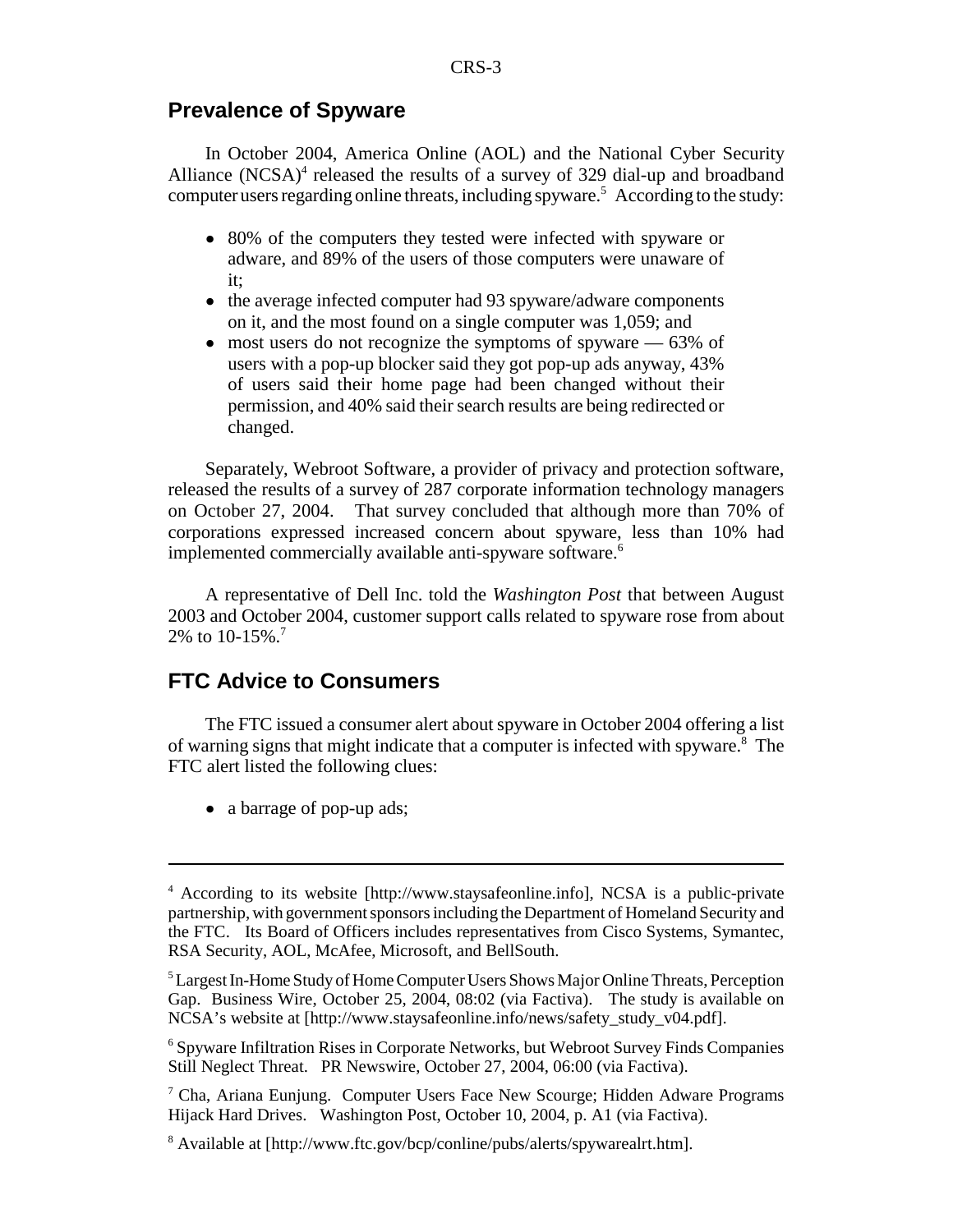- $\bullet$  a hijacked browser that is, a browser that takes you to sites other than those you type into the address box;
- a sudden or repeated change in your computer's Internet home page;
- new and unexpected toolbars;
- new and unexpected icons on the system tray at the bottom of your computer screen;
- ! keys that don't work (for example, the "Tab" key that might not work when you try to move to the next field in a Web form);
- random error messages; and
- sluggish or downright slow performance when opening programs or saving files.

The FTC alert also offered preventive actions consumers can take.

- update your operating system and Web browser software;
- download free software only from sites you know and trust;
- don't install any software without knowing exactly what it is;
- minimize "drive-by" downloads by ensuring that your browser's security setting is high enough to detect unauthorized downloads;
- don't click on any links within pop-up windows;
- don't click on links in spam that claim to offer anti-spyware software; and
- install a personal firewall to stop uninvited users from accessing your computer.

Finally, the FTC alert advised consumers who think their computers are infected to get an anti-spyware program from a vendor they know and trust; set it to scan on a regular basis, at startup and at least once a week; and delete any software programs detected by the anti-spyware program that the consumer does not want.

Reviews of some of the commercially available anti-spyware programs are available in magazines such as PC World and Consumer Reports.<sup>9</sup>

## **Other FTC Activities**

The FTC held a workshop on spyware on April 19, 2004.<sup>10</sup> The director of FTC's Bureau of Consumer Protection, Howard Beales, summarized the workshop at a hearing before the Subcommittee on Telecommunications and the Internet of the House Energy and Commerce Committee 10 days later. He listed a number of ways in which spyware can harm consumers and businesses.

.... It seems clear from the workshop's discussions spyware may harvest personally identifiable information from consumers through monitoring

<sup>9</sup> For example, see Bass, Steve. Spyware Wrap-Up. PC World, November 3, 2004. Available at [http://www.pcworld.com/howto/article/0,aid,118215,00.asp]. The September 2004 issue of Consumer Reports rates anti-spyware products.

 $10$  The transcript of the workshop is available at [http://www.ftc.gov/bcp/workshops/spyware/transcript.pdf].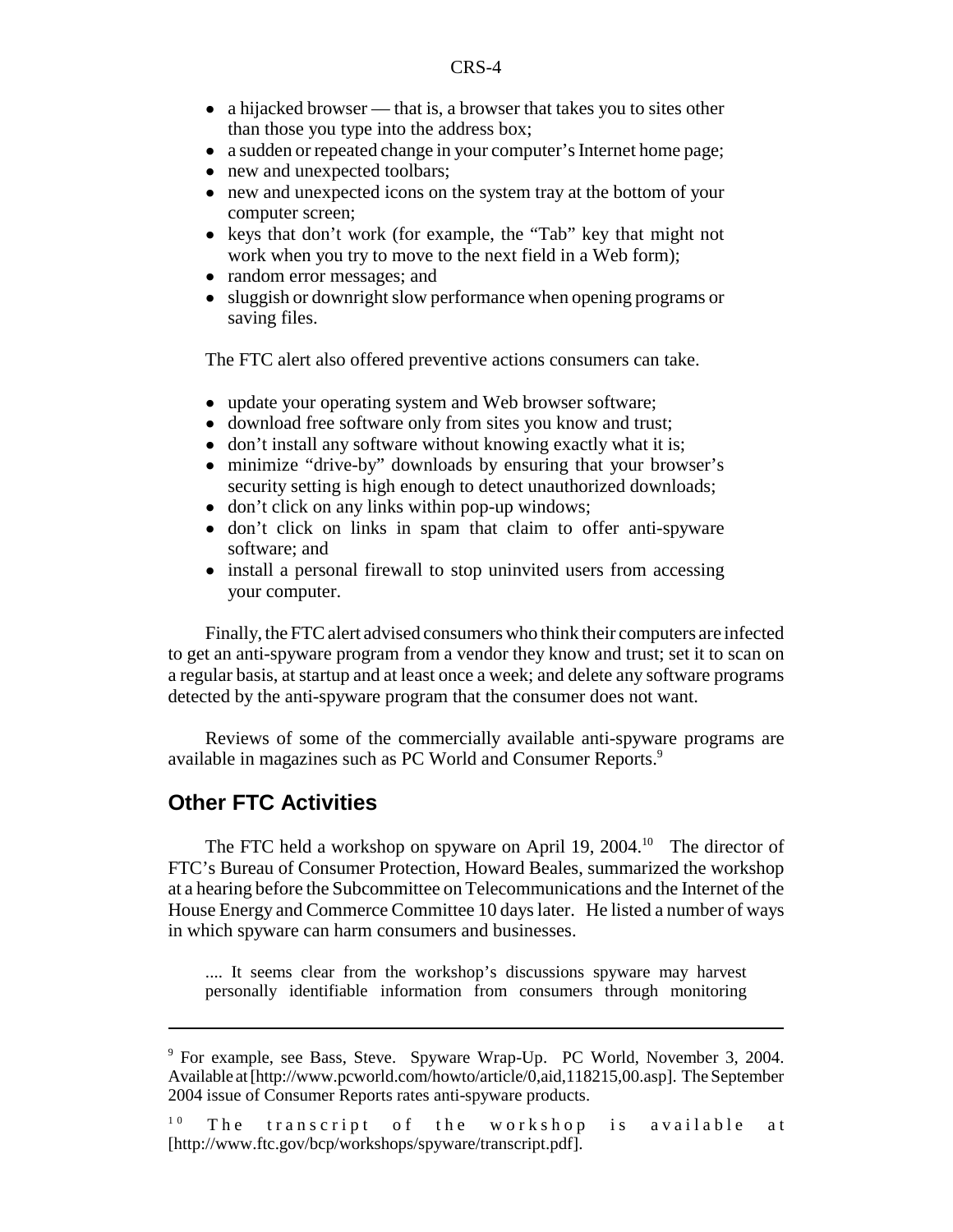computer use without consent. It also may facilitate identity theft by surreptitiously planting a keystroke logger on a user's computer.

Spyware may create security risks if it exposes communications channels to hackers. It also may effect [sic] the operation of personal computers, causing crashes, browser hijacking, homepage resetting and the like. These harms are problems in themselves and could lead to a loss in consumer confidence in the Internet as a medium of communication and commerce.

Second, many of the panelists discussed how spyware may cause problems for businesses, too. Companies may incur costs as they seek to block and remove spyware from computers of their employees or their customers. Employees will also be less productive if spyware causes their computers to crash or if they're distracted...by a barrage of pop-up ads. Spyware that captures the keystrokes of employees could be used to obtain trade secrets and confidential information from businesses.<sup>11</sup>

Mr. Beale also listed a number of ways in which the computer industry is attempting to help consumers and businesses cope with the spyware problem, for example through development of anti-spyware programs.

The FTC also has taken legal action to stop spyware practices. The Commission filed its first spyware case in October 2004 in response to a complaint filed by the Center for Democracy and Technology (CDT). In an October 12, 2004 press release,  $^{12}$  the FTC explained that it was charging Sanford Wallace and two companies with which he is associated, Smartbot.Net and Seismic Entertainment Productions. Inc., with unfair and deceptive practices for using a variety of techniques to direct consumers to their websites where spyware was downloaded onto their computer without notice or consent. The FTC asserts that the spyware created serious problems on those computers, and the defendants thereupon offered to sell the consumers software for \$30 to fix the problems. The FTC asked the U.S. District Court, District of New Hampshire, "to issue an order preventing the defendants from disseminating spyware and giving up their ill-gotten gains."13 Mr. Wallace denied wrongdoing.<sup>14</sup> U.S. District Judge Joseph DiClerico issued a temporary restraining order against the defendants on October 21, 2004.15

<sup>&</sup>lt;sup>11</sup> House Energy and Commerce Committee. Hearing, April 29, 2004. Hearing transcript provided by Federal Document Clearing House (via Factiva).

<sup>&</sup>lt;sup>12</sup> FTC Cracks Down on Spyware Operation. FTC press release, October 12, 2004. [http://www.ftc.gov/opa/2004/10/spyware.htm].

<sup>&</sup>lt;sup>13</sup> FTC press release, Ibid.

<sup>&</sup>lt;sup>14</sup> Wang, Beverly. New Hampshire Man Denies Wrongdoing in Federal Anti-Spam Case. Associated Press, October 8, 2004, 20:52 (via Factiva).

<sup>&</sup>lt;sup>15</sup> Federal Judge Orders Immediate Halt to Spyware. Associated Press, October 23, 2004, 14:40 (via Factiva).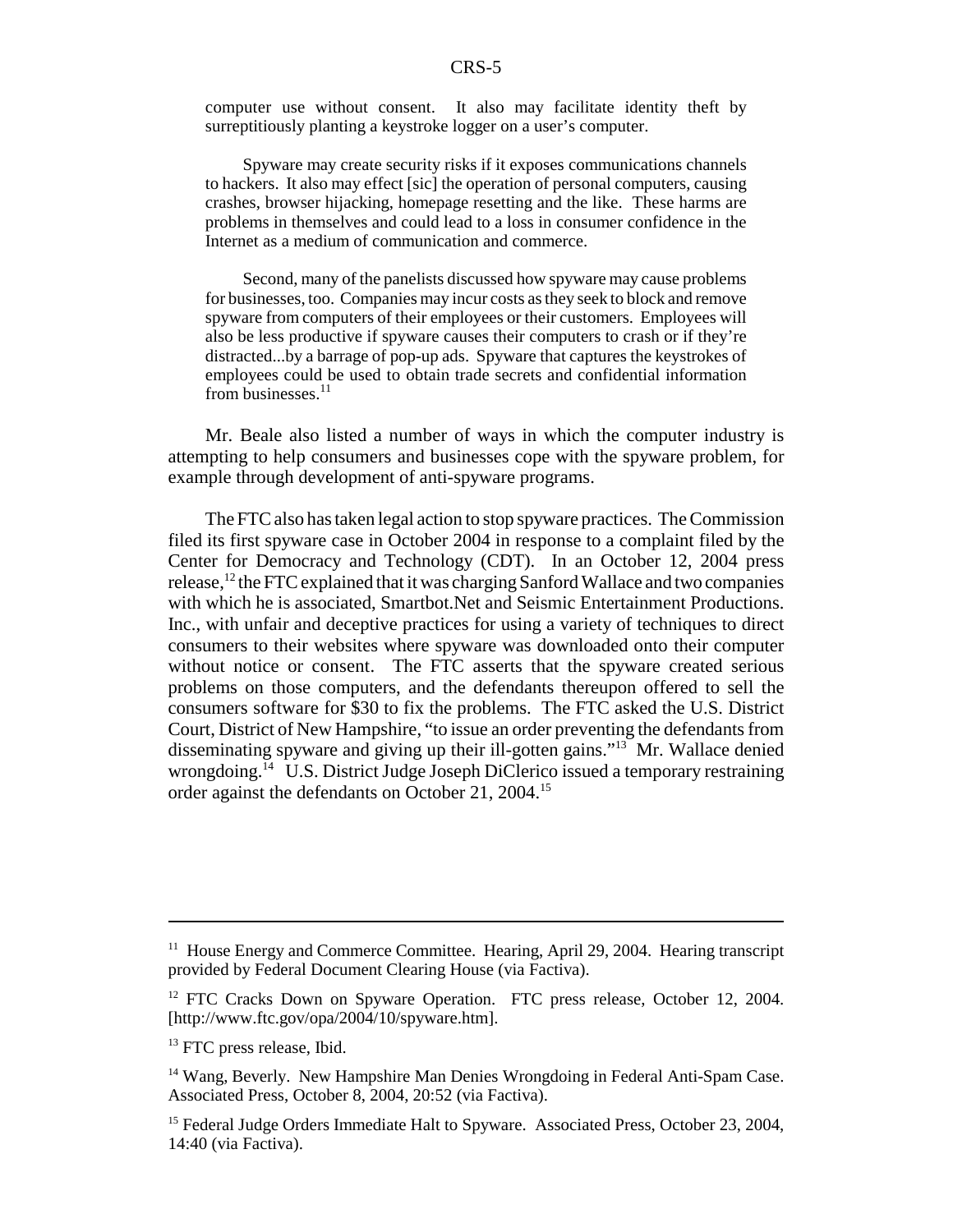#### **State Laws**

In March 2004, Utah became the first state to pass spyware legislation. California followed in September. In testimony to the House Energy and Commerce Committee's Subcommittee on Telecommunications and the Internet in April 2004, FTC Commissioner Mozelle Thompson not only called on Congress to give industry an opportunity to self-regulate, but also asked states to "be cautious" about passing such legislation because "a patchwork of differing and inconsistent state approaches might be confusing to industry and consumers alike."16

#### **Utah**

On March 23, 2004, the Governor of Utah, Olene Walker, signed the first state anti-spyware law, which became effective on May 3,  $2004$ <sup>17</sup> The definition of spyware in that law includes certain pop-up ads. It prohibits, for example, some popup ads that partially or wholly cover or obscure paid advertising or other content on a website in a way that interferes with a user's ability to view the website. A media report stated that passage of the law was "driven by a Utah company in a legal fight with a pop-up company."<sup>18</sup> The Utah law also defines spyware, inter alia, as software installed on a computer without the user's consent and that cannot be easily disabled and removed. Several high-tech companies reportedly argued that the law could have unintended consequences, for example, prohibiting parents from installing software to block access by their children to certain Websites because the software monitors Web activities, may have been installed without the child's consent, and the child may not be able to uninstall it easily.<sup>19</sup>

WhenU, an adware company, filed suit against the Utah law on constitutional grounds.<sup>20</sup> (WhenU's President and CEO, Avi Naider, testified to the Senate Commerce Committee's Subcommittee on Communications about spyware in March 2004. See **Industry Positions**, below.) The Third Judicial District Court in Salt Lake City, Utah granted a preliminary injunction on June 22, 2004, preventing the law from taking effect.<sup>21</sup>

<sup>&</sup>lt;sup>16</sup> House Committee on Energy and Commerce. Hearing, April 29, 2004. Hearing transcript provided by the Federal Document Clearing House (via Factiva).

<sup>&</sup>lt;sup>17</sup> See [http://www.le.state.ut.us/~2004/bills/hbillenr/hb0323.pdf] for the enrolled text of the law.

<sup>&</sup>lt;sup>18</sup> Tech Companies Lobby Utah Governor Against Broad Anti-Spyware Bill. Warren's Washington Internet Daily, March 22, 2004 (via Factiva).

<sup>&</sup>lt;sup>19</sup> Utah Anti-Spyware Bill Opposed by High-Tech Becomes Law. Warren's Washington Internet Daily, March 25, 2004 (via Factiva).

<sup>&</sup>lt;sup>20</sup> Wallace, Brice. Deseret Morning News, April 22, 2004, E01 (via Factiva).

<sup>&</sup>lt;sup>21</sup> Judge Grants NY Pop-Up Company Preliminary Injunction Against Spyware Law. Associated Press, June 23, 2004, 06:06 (via Factiva).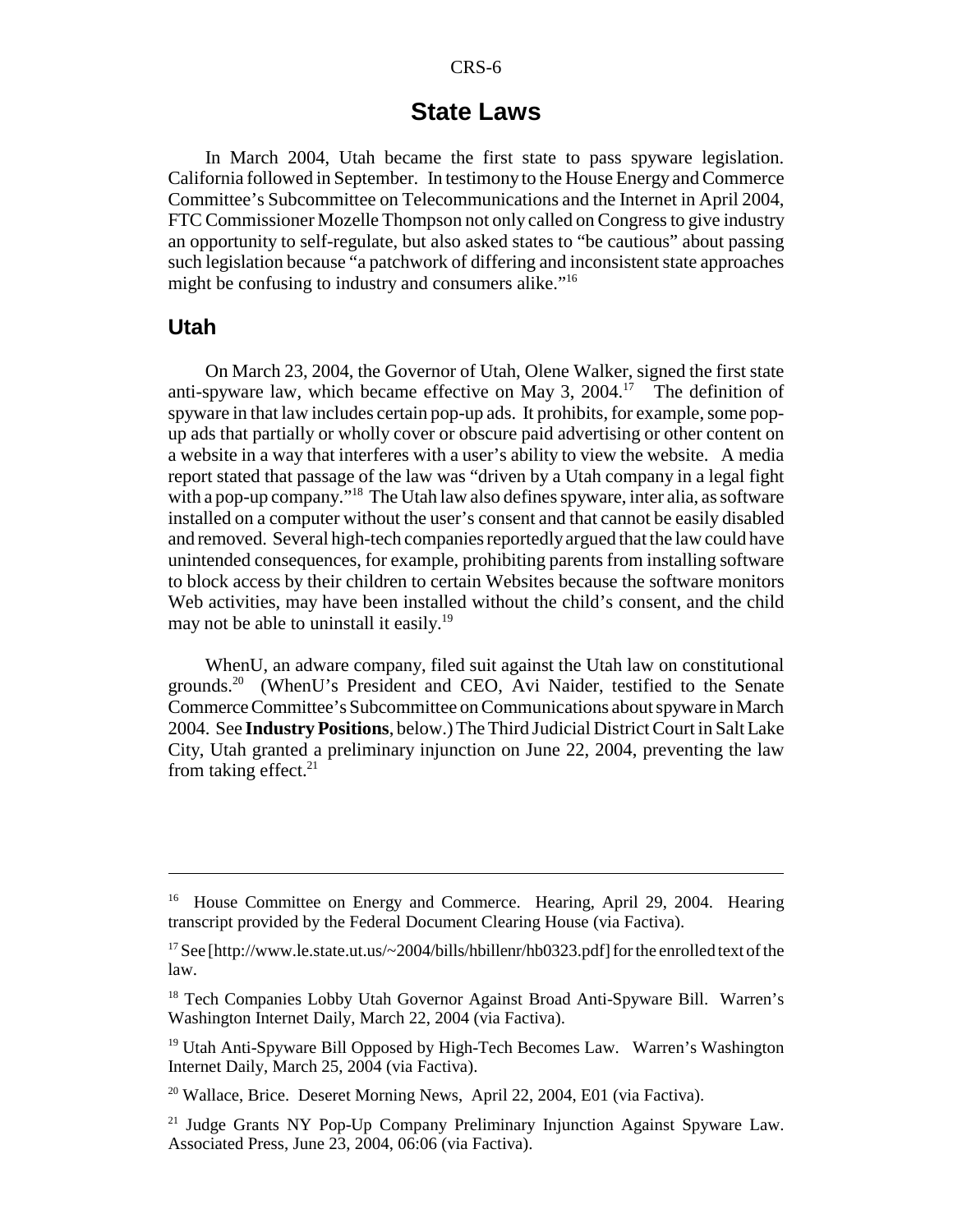#### **California**

California Governor Arnold Schwarzenegger signed a spyware bill into law on September 28, 2004,<sup>22</sup> which went into effect on January 1, 2005. Inter alia, the law prohibits a person or entity other than the authorized used of a computer — with actual knowledge, conscious avoidance of actual knowledge, or willfully — to cause software to be downloaded onto a computer and using it to take control of the computer, as specified; modify certain settings; collect PII; prevent reasonable efforts to block the installation of or disable the software; intentionally misrepresent that the software will not be installed or will be disabled; or through intentionally deceptive means, remove, disable, or render inoperative certain other software programs on the computer (security, antispyware, or antivirus). A critic of the new law, Ben Edelman, a Harvard graduate student specializing in the spyware issue, called it "the most superfluous of all legislation."<sup>23</sup> On his website, $24$  he comments that most of the actions prohibited by the California law already are illegal, and it does not address other issues — such as the length and presentation of software license agreements that may lead potential users to "accept" it without fully comprehending what the software will do.

## **Issues for Congress**

The 109<sup>th</sup> Congress has resumed debate on the spyware issue. Pending legislation is discussed below. The House passed two spyware bills in the  $108<sup>th</sup>$ Congress, and a bill was reported from committee in the Senate, but no spyware legislation cleared that Congress. Bills that were debated in the 108<sup>th</sup> Congress are summarized in the appendix.

## **Debate Over the Need for Federal Spyware Legislation**

The main issue for Congress is whether to enact new legislation specifically addressing spyware, or to rely on industry self-regulation and enforcement actions by the FTC and the Department of Justice under existing law.

Advocates of legislation want specific laws to stop spyware. For example, they want software providers to be required to obtain the consent of an authorized user of a computer ("opt-in") before any software is downloaded onto that computer. Skeptics contend that spyware is difficult to define and consequently legislation could have unintended consequences, and that legislation is likely to be ineffective. One argument is that the "bad actors" are not likely to obey any opt-in requirement, but are difficult to locate and prosecute. Also, some are overseas and not subject to

<sup>22</sup> The enrolled version of the bill, California SB 1436, is available at [http://www.leginfo.ca.gov/pub/bill/sen/sb\_1401-1450/sb\_1436\_bill\_20040826\_enrolled .html]. This description of the bill is based on a summary provided on that website.

<sup>&</sup>lt;sup>23</sup> Schwarzenegger Signs California Anti-Spyware Bill. Reuters, September 28, 2004, 21:59 (via Factiva).

<sup>&</sup>lt;sup>24</sup> [http://www.benedelman.org/]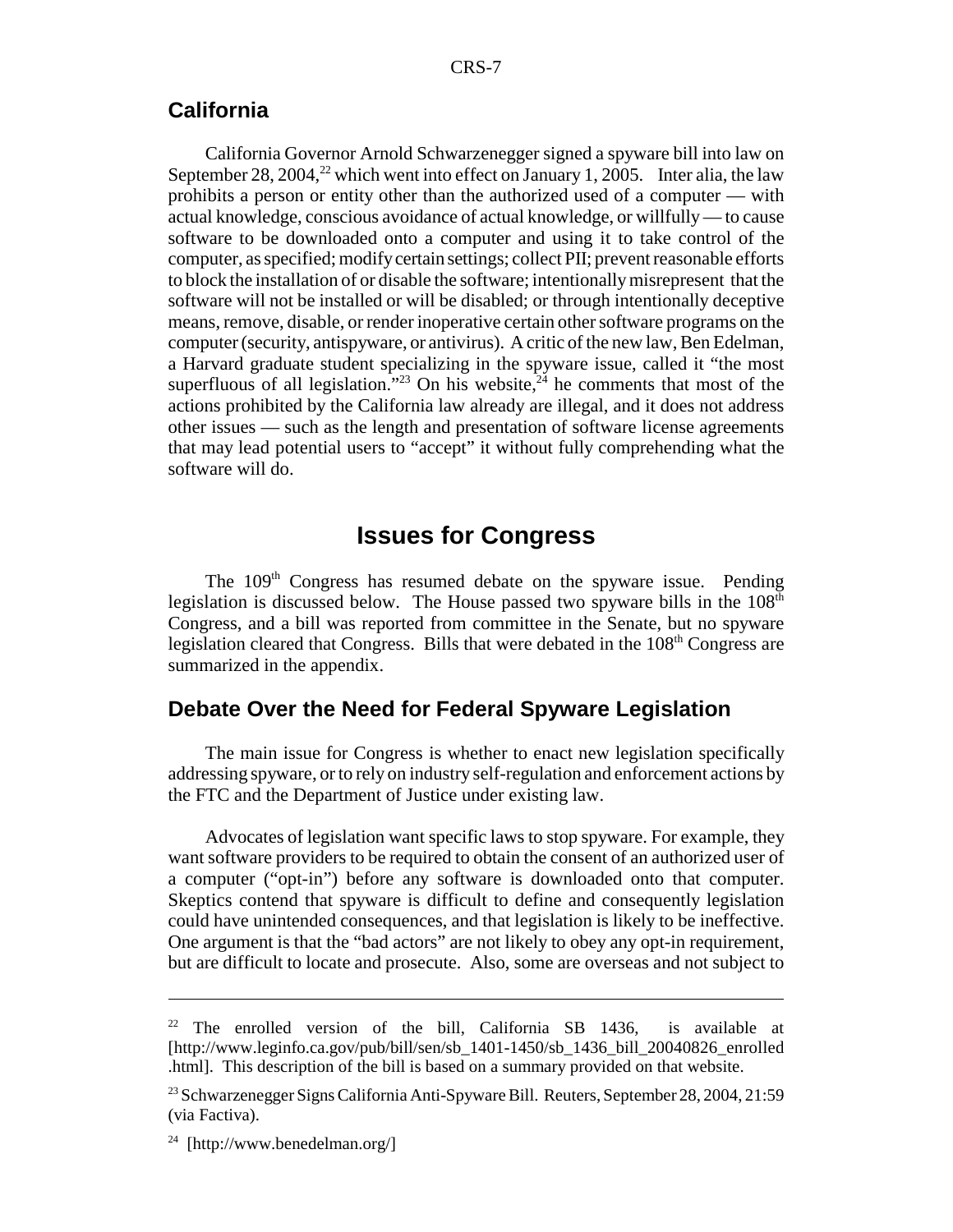U.S. law. Other arguments are that one member of a household (a child, for example) might unwittingly opt-in to spyware that others in the family would know to decline, or that users might not read through a lengthy licensing agreement to ascertain precisely what they are accepting.

In many ways, the debate over how to cope with spyware parallels the controversy that led to unsolicited commercial electronic mail ("spam") legislation.<sup>25</sup> Whether to enact a new law, or rely on enforcement of existing law and industry selfregulation, were the cornerstones of that debate as well. Congress chose to pass the CAN-SPAM Act (P.L. 108-187). Questions remain about that law's effectiveness. MX Logic, a provider of "email defense solutions,"reported that, in November 2004, the percentage of unsolicited commercial e-mails that were compliant with the law was only  $6\%$  (up from 4% the previous month).<sup>26</sup> The report that the vast majority of commercial e-mails are not complying with the law fuels the argument that spyware legislation similarly cannot stop the threat. In the case of spam, FTC officials emphasized that consumers should not expect any legislation to solve the spam problem — that consumer education and technological advancements also are needed. The same likely is true for spyware, too.

**FTC's Position.** The FTC has not taken a formal position on the spyware issue, but two commissioners have stated that they do not support new legislation at this time. At a hearing before the House Energy and Commerce Committee's Telecommunications and the Internet subcommittee on April 29, 2004, Commissioner Mozelle Thompson argued that industry should be given an opportunity to solve the problem and the government should step in only if necessary. Mr. Thompson reviewed challenges he had given to industry at the FTC's spyware workshop: to develop a set of "best practices ... including meaningful notice and choice so that consumers can make informed decisions about whether or not they wish to deal with an online business that uses monitoring software or partners with companies that do"; to develop a campaign to educate consumers and businesses about spyware and how to cope with it; and to establish a mechanism to allow businesses and consumers to have a dialog "on how government can take action against those who do wrong and undermine consumer confidence through the misuse of spyware."27

Commissioner Orson Swindle expressed similar views at a Capitol Hill luncheon sponsored by the Cato Institute on November 5, 2004.<sup>28</sup> He called on

<sup>25</sup> See CRS Report RL31953, "Spam": An Overview of Issues Concerning Commercial Electronic Mail, by Marcia S. Smith.

<sup>&</sup>lt;sup>26</sup> MX Logic Reports Compliance with Anti-Spam Law Increased 6 Percent in November; Highest Monthly Compliance to Date. Press release, December 13, 2004. [http://www.mxlogic.com/news\_events/12\_13\_04.html]

 $27$  House Energy and Commerce Committee. Hearing, April 29, 2004. Hearing transcript provided by Federal Document Clearing House (via Factiva).

<sup>&</sup>lt;sup>28</sup> A video of the presentation is available at [http://www.cato.org/event.php?eventid=1725]. See also: FTC's Swindle: Leave Spyware Solution to Industry. Warren's Washington (continued...)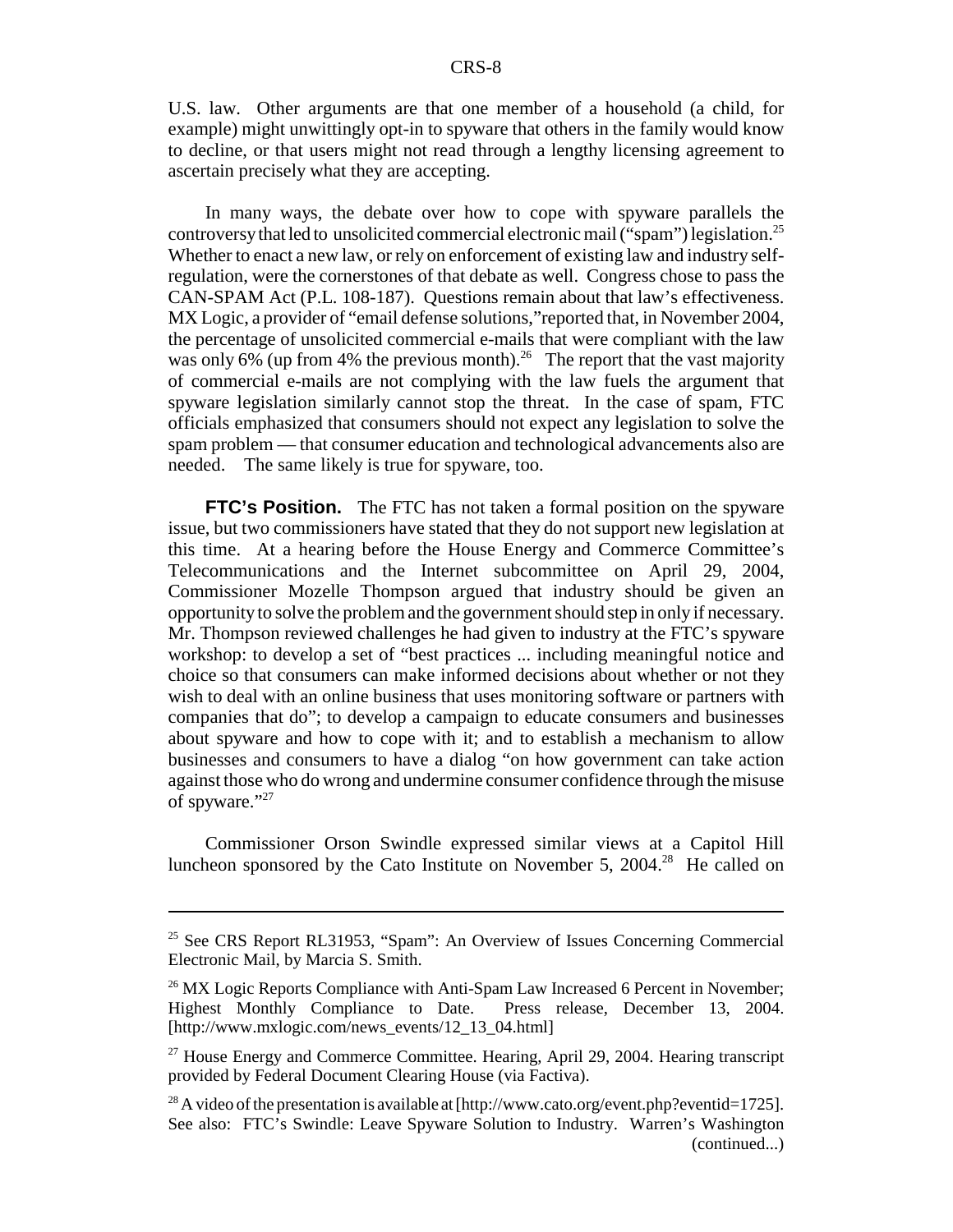industry to develop effective approaches to counteract spyware — through selfregulation, adopting standards, consumer education, business education, assisting the government in finding the people doing the harm, and monitoring their own advertising (and whom they hire to do advertising on their behalf). He added that if industry did not solve the problem, by necessity the government would need to act. He called for the government to play a role in consumer and business education in any case. Regarding the need for spyware legislation, he said that current laws are adequate, but that certain provisions in some of the bills introduced in the  $108<sup>th</sup>$ Congress might be helpful, for example, expanding civil penalties, and allowing state Attorneys General, in addition to the federal government, to bring lawsuits.

**Industry Positions.** At a hearing before the Senate Commerce, Science, and Transportation Committee's Communications Subcommittee on March 23, 2004, witnesses discussed the difficulties in legislating in an area where definitions are unclear, and that the pace of technology might quickly render any such definitions obsolete. Robert Holleyman, representing the Business Software Alliance, testified that the focus of legislation should be regulating bad behavior, not technology. He expressed reservations about S. 2145 (which then was pending in the Senate) and called on Congress not to preclude the evolution of tools and marketplace solutions to the problem.

While there is concern generally about any software product installed without the user's knowledge or consent, adware is a particular area of controversy. Many users object to pop-up ads as vigorously as they do to spam. The extent to which pop-up ads are, or should be, included in a definition of spyware was discussed at the 2004 Senate Commerce subcommittee hearing. Avi Naider, President and CEO of WhenU.com, argued that although his company's WhenU software does create popup ads, it is not spyware because users are notified that the program is about to be installed, must affirmatively consent to a license agreement, and may decline it. Mr. Naider explained that his program often is "bundled" with software that users obtain for free (called "free-ware"), or a software developer may offer users a choice between paying for the software or obtaining it for free if they agree to receive ads from WhenU. While agreeing that spyware is a serious concern, and that Congress and the FTC should regulate in this area, Mr. Naider urged that legislation be written carefully to exclude products like his that offer notice and choice and therefore should not be considered spyware. As noted above, WhenU has filed suit against a Utah law regulating spyware.

At the 2004 House Energy and Commerce subcommittee hearing, David Baker, representing Earthlink, described his company's efforts to combat spyware, and supported legislation to protect consumers. Jeffrey Friedberg, from Microsoft, said that his company supports a "holistic" solution, and that if existing law is inadequate, then additional legislation would be appropriate.

**Consumer Groups and Others.** At the 2004 Senate Commerce subcommittee hearing, John L. Levine, author of *The Internet for Dummies* and

 $28$  (...continued)

Internet Daily, November 8, 2004 (via Factiva).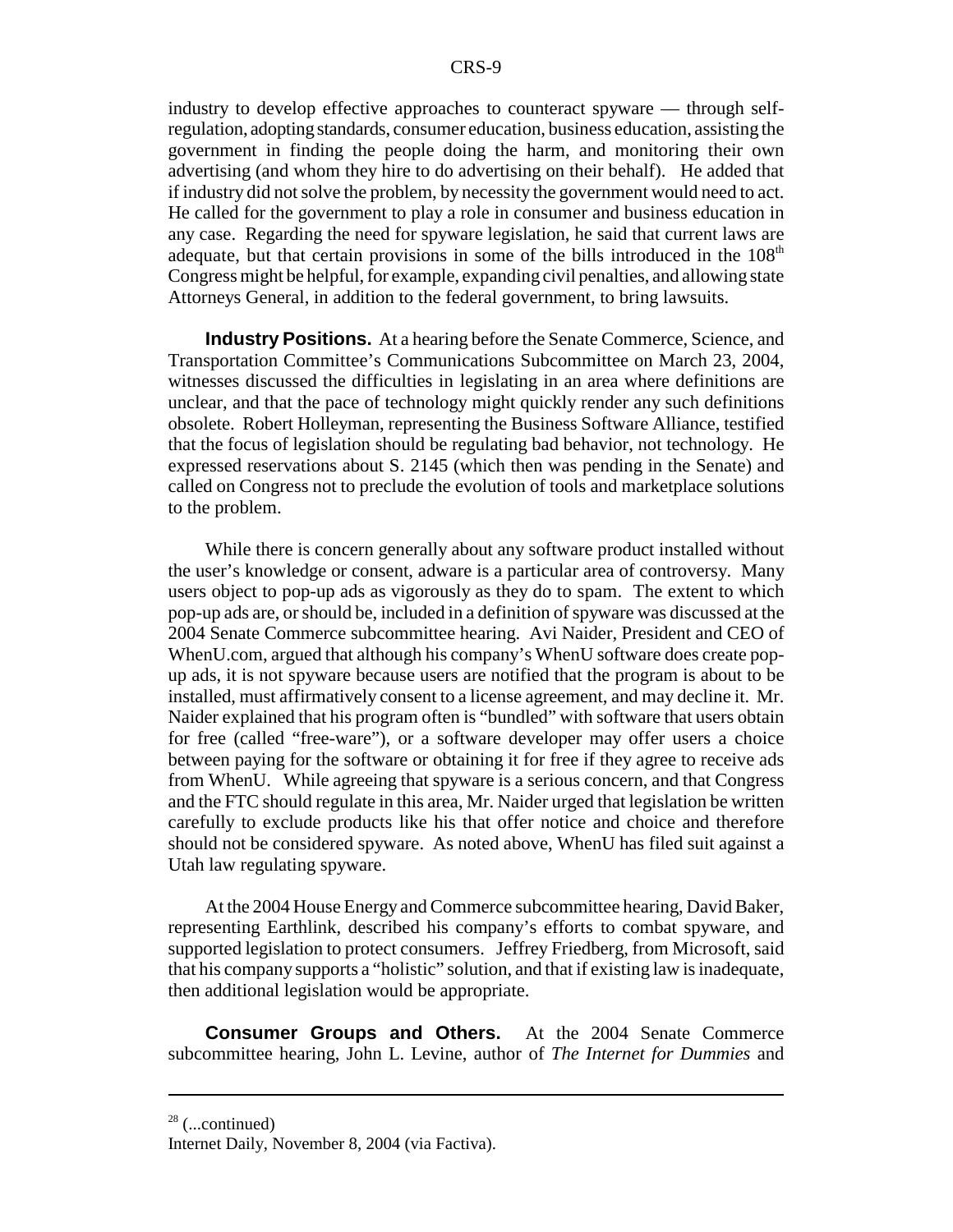#### CRS-10

similar books, concluded that legislation should ban spyware entirely, or consumers should be able to give a one-time permanent notice (akin to the telemarketing Do Not Call list) that they do not want spyware on their computers. He also said that the legislation should allow consumers to sue violators, rather than relying only on the FTC and state Attorneys General to enforce the law.

At the same 2004 hearing, CDT's Jerry Berman noted that three existing laws can be used to address spyware concerns: the Federal Trade Commission Act (the FTC Act), the Electronic Communications Privacy Act (ECPA), and the Computer Fraud and Abuse Act (CFAA). He added that technology measures, self-regulation and user education also are important to dealing with spyware. He concluded that CDT believes that new legislation specifically targeted at spyware would be useful, but that Congress also should pass broad Internet privacy legislation that could address the privacy aspects of the spyware debate. Another CDT representative, Ari Schwartz, made similar arguments at the 2004 House Energy and Commerce subcommittee hearing.

# **109th Congress Legislation**

The  $109<sup>th</sup>$  Congress is considering H.R. 29 (Bono), which is virtually identical to H.R. 2929, which passed the House in the  $108<sup>th</sup>$  Congress (see appendix). The only change is modifying the date when the act would sunset to 2010 (from 2009) so that it still will have a five-year lifetime.

The House Energy and Commerce Committee held a hearing on H.R. 29 on January 26, 2005. The provisions of H.R. 29 are as follows. Different sections have various effective dates, but the legislation overall would expire on December 31, 2010.

- ! Section 2 prohibits deceptive acts or practices relating to spyware. It would be unlawful for anyone who is not the owner or authorized user (hereafter, the user) of a protected computer to
	- take control of the computer by: utilizing the computer to send unsolicited information or material from the computer to others; diverting the computer's browser away from the site the user intended to view without authorization of the owner or authorized user of the computer, or otherwise authorized; accessing or using the computer's Internet connection and thereby damaging the computer or causing the user to incur unauthorized financial charges; using the computer as part of an activity performed by a group of computers that causes damage to another computer; or delivering advertisements that a user cannot close without turning off the computer or closing all sessions of the Internet browser;
	- $\rightarrow$  modify settings related to use of the computer or the computer's access to the Internet by altering the Web page that appears when the browser is launched; the default provider used to access or search the Internet; the list of bookmarks; or security or other settings that protect information about the user for the purposes of causing damage or harm to the computer or its owner or user;
	- ÿ collect personally identifiable information through keylogging;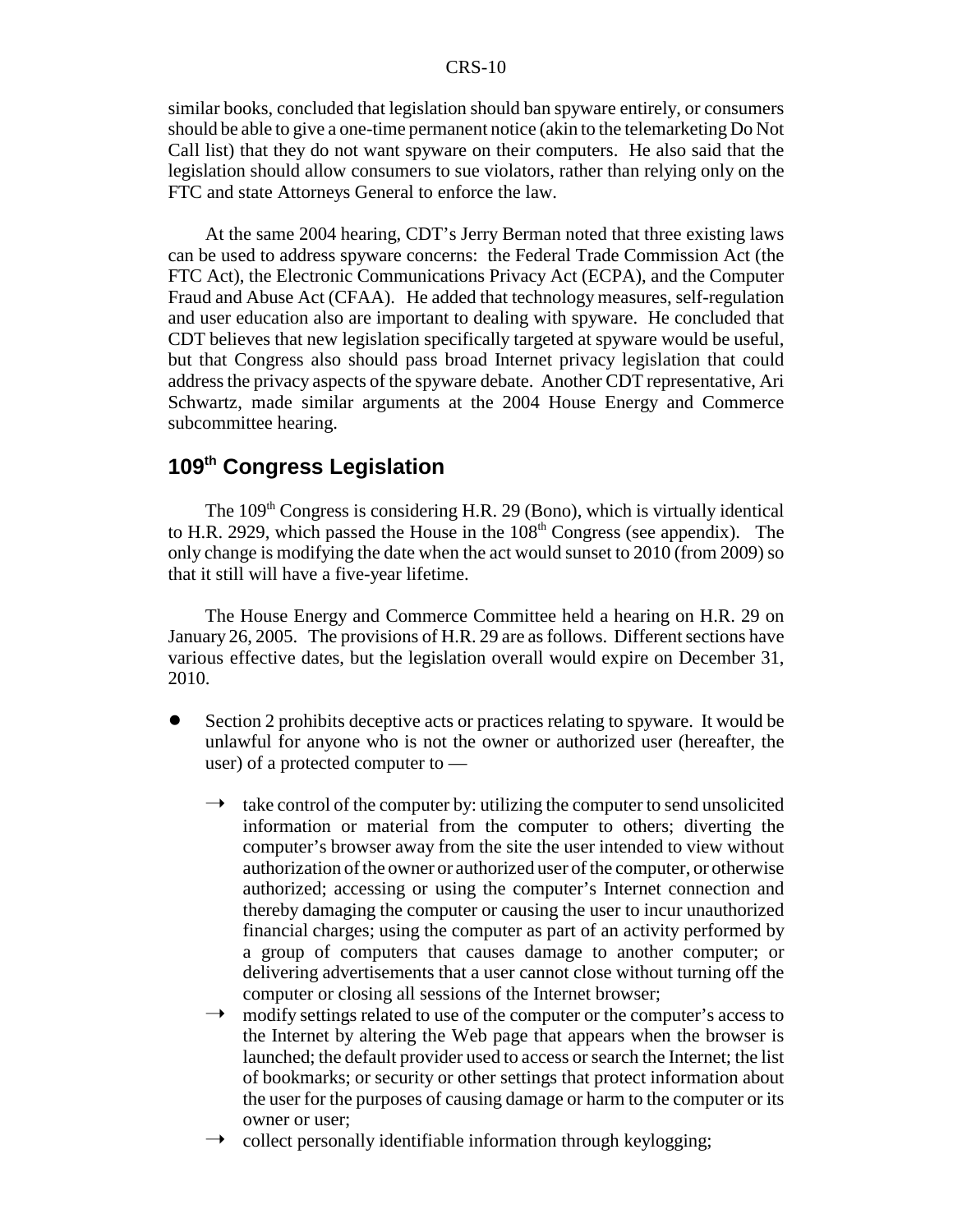#### CRS-11

- $\rightarrow$  induce the user to install software, or prevent reasonable efforts to block the installation or execution of, or to disable, software, by presenting the user with an option to decline installation but the installation nevertheless proceeds, or causing software that has been properly removed or disabled to automatically reinstall or reactivate;
- misrepresent that certain actions or information is needed to open, view, or play a particular type of content;
- $\rightarrow$  misrepresent the identity or authority of a person or entity providing software in order to induce the user to install or execute the software;
- $\rightarrow$  misrepresent the identity of a person seeking information in order to induce the user to provide personally identifiable password or account information, or without the authority of the intended recipient of the information;
- $\rightarrow$  remove, disable, or render inoperative security, anti-spyware, or anti-virus technology installed on the computer;
- $\rightarrow$  install or execute on the computer one or more additional software components with the intent of causing a person to use such component in a way that violates any other provision of this section.
- Section 3 prohibits the collection of certain information without notice and consent. It contains an opt-in requirement, whereby it would be unlawful —
	- $\rightarrow$  to transmit any information collection program without obtaining consent from the user unless notice was provided as required in this bill, and the program included certain functions required in the bill; or
	- $\rightarrow$  to execute any information collection functions installed on a computer, without obtaining consent from the user before the information collection program was executed.

"Information collection program" is defined as software that collects personally identifiable information and sends it to a person other than the user, or uses such information to deliver or display advertising; or collects information regarding Web pages accessed using the computer and uses such information to deliver or display advertising. The bill specifies certain requirements for notice (differentiating among various types of software at issue) and consent.

Only one clear and conspicuous notice, in plain language, is required if multiple collection programs, provided together or as a suite of functionally-related software, executed any of the information collection functions. The user must be notified, and consent obtained, before the program is used to collect or send information of a type, or for a purpose, materially different from and outside the scope of what was stated in an initial or previous notice. No subsequent notification is otherwise required. Users must be able to disable or remove the information collection program without undue effort or knowledge. If an information collection program uses the collected information to display advertisements when the owner or user accesses a Web page or online location other than that of the program's provider, the program must include a function that identifies itself. Telecommunications carriers, information service or interactive computer service providers, cable operators, or providers of transmission capability are not liable under the act.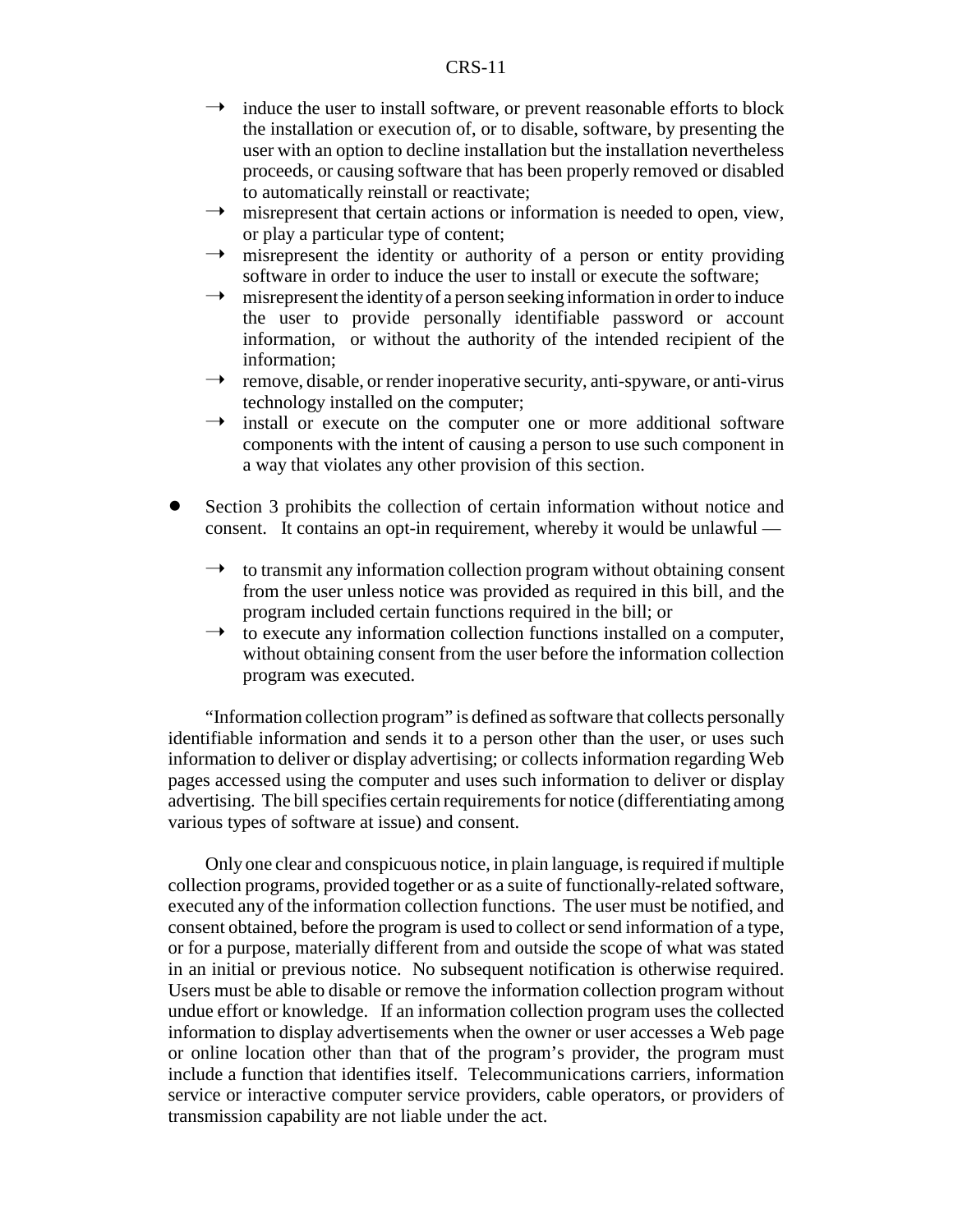! Section 4 directs the FTC to enforce the act, and the FTC is either directed or permitted to promulgate rules for various sections.

Civil penalties are set for various violations of the law or related regulations. Violations committed with actual knowledge, or knowledge fairly implied on the basis of objective circumstances, that such act is unfair or deceptive, or violates this act, are to be treated as an unfair or deceptive act or practice under the FTC Act. The FTC may seek a civil penalty (maximum of \$3 million per violation) if a person engages in a pattern or practice of violations. Any single action, or conduct that affects multiple computers, is to be treated as a single violation. But a single action or conduct that violates multiple sections of the act is to be treated as multiple violations.

- $\bullet$  Other sections include
	- Exceptions for a variety of law enforcement/national security-related activities, and for network providers that use monitoring software to protect network security and prevent fraud.
	- $\rightarrow$  Liability protection for manufacturers or retailers of computer equipment if they are providing third party-branded software that is installed on the equipment being manufactured or sold.
	- $\rightarrow$  Provisions under which the act supersedes state laws that expressly regulate deceptive conduct similar to that described in the act, or the transmission or execution of a computer program similar to that described in the act, or computer software that displays advertising content based on Web pages accessed using a computer. No person other than a state Attorney General is allowed to bring a civil action under any state law if that action is premised, in whole or in part, on violations of this bill, except that this bill does not limit the enforcement of any state consumer protection law. The bill does not preempt other state trespass, contract, or tort laws, or other state laws to the extent they relate to fraud. And,
	- $\rightarrow$  Requirements for the FTC to submit an annual report about its actions based on the bill, and, separately, a report on the use of "tracking cookies" to display advertisements and the extent to which they are covered by this bill.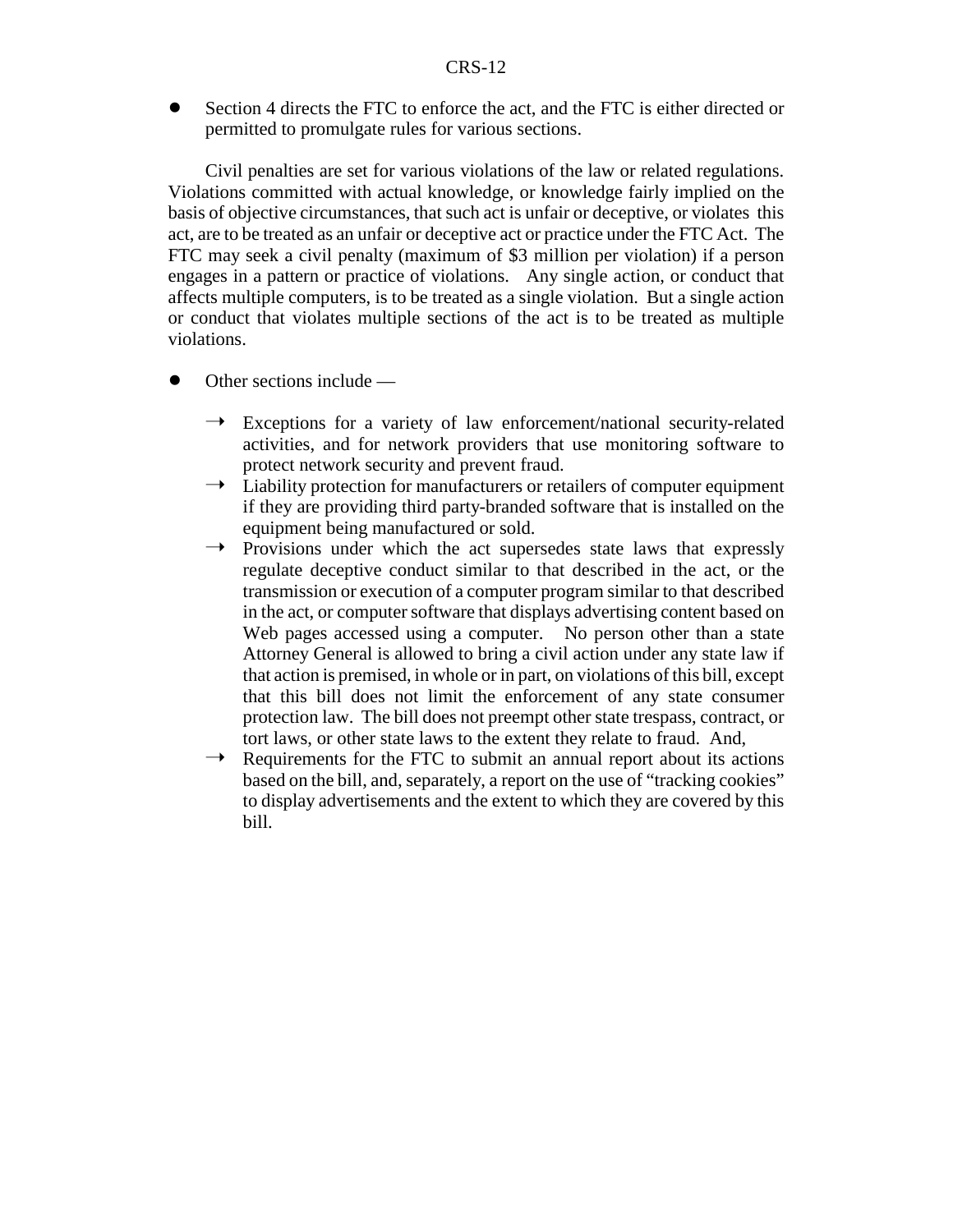# **Appendix: Summary of Legislative Action in the 108th Congress**

The House passed two spyware bills in the  $108<sup>th</sup>$  Congress — H.R. 2929 and H.R. 4661. The Senate Commerce Committee reported S. 2145 (Burns), amended, December 9, 2004 (S.Rept. 108-424). None of these bills cleared that Congress.

The Senate Commerce, Science, and Transportation Committee's Subcommittee on Communications held a hearing on spyware on March 23, 2004. The House Energy and Commerce's Subcommittee on Telecommunications and the Internet held a hearing on April 29, 2004. The House passed two spyware bills (H.R. 2929 and H.R. 4661) and the Senate Commerce Committee reported S. 2145, but there was no further action.

Media sources reported prior to the House votes that the two House bills would be combined into a single package, but they were not. *Congressional Quarterly* explained that the two bills represent different philosophies about how to deal with the spyware issue: "Some want to crack down on the so-called bad actors who use spyware for nefarious purposes. Others propose requiring anybody installing the software to get a computer user's advance permission."<sup>29</sup> The first approach is that taken in H.R. 4661; the second is in H.R. 2929.

**H.R. 2929 (Bono), SPY ACT.** H.R. 2929 has been reintroduced in the 109th Congress as H.R. 29, which is discussed earlier in this report. The only change made to the bill's language when it was reintroduced was changing the date when the act would sunset to 2010 (instead of 2009) so that it still would have a five-year lifetime.

In the 108<sup>th</sup> Congress, the Securely Protect Yourself Against Cyber Trespass Act (SPY ACT) passed the House (399-1) on October 5, 2004. As passed, H.R. 2929 included the following provisions. Different sections had various effective dates, but the legislation overall would have expired on December 31, 2009. The version passed by the House reflected changes to the committee-reported version made by a manager's amendment.

- ! Section 2 would have prohibited deceptive acts or practices relating to spyware. It would have been unlawful for anyone who was not the owner or authorized user (hereafter, the user) of a protected computer to —
	- $\rightarrow$  take control of the computer by: utilizing the computer to send unsolicited information or material from the computer to others; diverting the computer's browser away from the site the user intended to view without authorization of the owner or authorized user of the computer, or otherwise authorized; accessing or using the computer's Internet connection and

<sup>&</sup>lt;sup>29</sup> Sharma, Amol. Congressional "Spyware" Fix Likely to Prove Elusive. CQ Weekly, October 9, 2004, p. 2377.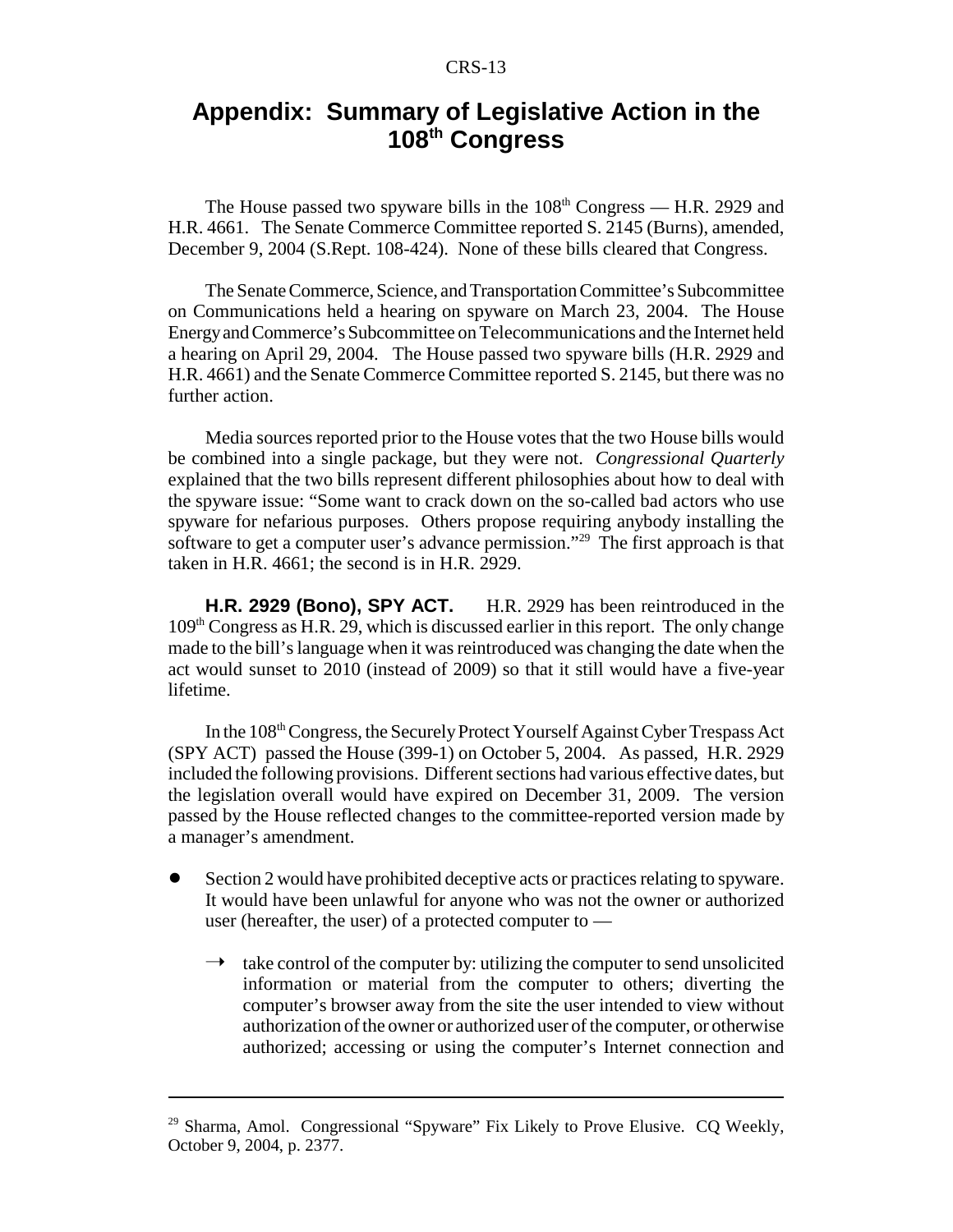thereby damaging the computer or causing the user to incur unauthorized financial charges; using the computer as part of an activity performed by a group of computers that causes damage to another computer; or delivering advertisements that a user cannot close without turning off the computer or closing all sessions of the Internet browser;

- $\rightarrow$  modify settings related to use of the computer or the computer's access to the Internet by altering the Web page that appears when the browser is launched; the default provider used to access or search the Internet; the list of bookmarks; or security or other settings that protect information about the user for the purposes of causing damage or harm to the computer or its owner or user;
- $\rightarrow$  collect personally identifiable information through keylogging;
- $\rightarrow$  induce the user to install software, or prevent reasonable efforts to block the installation or execution of, or to disable, software, by presenting the user with an option to decline installation but the installation nevertheless proceeds, or causing software that has been properly removed or disabled to automatically reinstall or reactivate;
- $\rightarrow$  misrepresent that certain actions or information is needed to open, view, or play a particular type of content;
- $\rightarrow$  misrepresent the identity or authority of a person or entity providing software in order to induce the user to install or execute the software;
- $\rightarrow$  misrepresent the identity of a person seeking information in order to induce the user to provide personally identifiable password or account information, or without the authority of the intended recipient of the information;
- $\rightarrow$  remove, disable, or render inoperative security, anti-spyware, or anti-virus technology installed on the computer;
- $\rightarrow$  install or execute on the computer one or more additional software components with the intent of causing a person to use such component in a way that violates any other provision of this section.
- ! Section 3 would have prohibited the collection of certain information without notice and consent. It contained an opt-in requirement, whereby it would have been unlawful —
	- $\rightarrow$  to transmit any information collection program without obtaining consent from the user unless notice was provided as required in this bill, and the program included certain functions required in the bill; or
	- $\rightarrow$  to execute any information collection functions installed on a computer, without obtaining consent from the user before the information collection program was executed.

"Information collection program" was defined as software that collects personally identifiable information and sends it to a person other than the user, or uses such information to deliver or display advertising; or collects information regarding Web pages accessed using the computer and uses such information to deliver or display advertising. The bill specified certain requirements for notice (differentiating among various types of software at issue) and consent.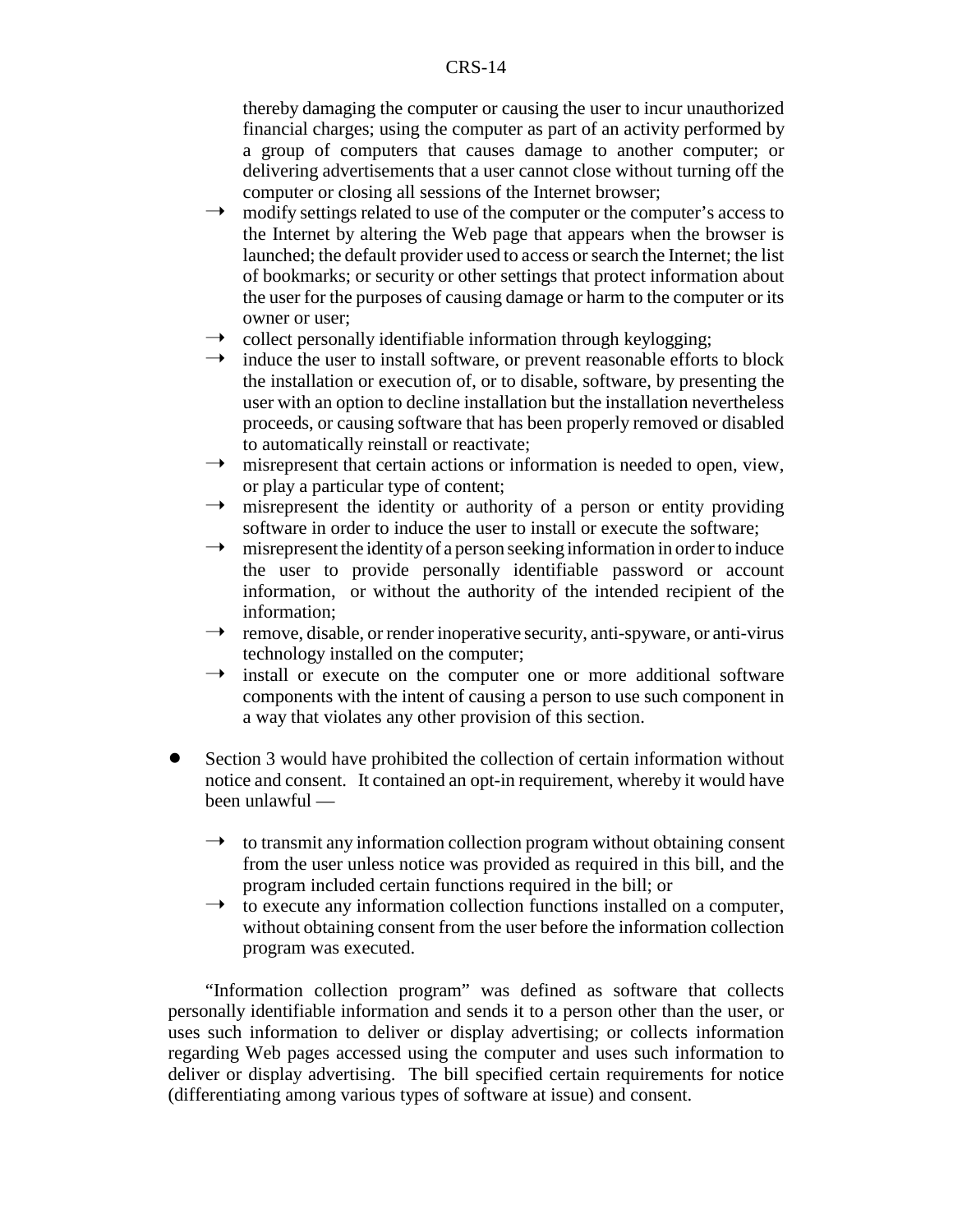#### CRS-15

Only one clear and conspicuous notice, in plain language, was required if multiple collection programs, provided together or as a suite of functionally-related software, executed any of the information collection functions. The user had to be notified, and consent obtained, before the program was used to collect or send information of a type, or for a purpose, materially different from and outside the scope of what was stated in an initial or previous notice. No subsequent notification was otherwise required. Users had to be able to disable or remove the information collection program without undue effort or knowledge. If an information collection program used the collected information to display advertisements when the owner or user accessed a Web page or online location other than that of the program's provider, the program had to include a function that identified itself. Telecommunications carriers, information service or interactive computer service providers, cable operators, or providers of transmission capability were not liable under the act.

Section 4 directed the FTC to enforce the act, and the FTC was either directed or permitted to promulgate rules for various sections.

Civil penalties were set for various violations of the law or related regulations. Violations committed with actual knowledge, or knowledge fairly implied on the basis of objective circumstances, that such act was unfair or deceptive, or violated this act, were to be treated as an unfair or deceptive act or practice under the FTC Act. The FTC could have sought a civil penalty (maximum of \$3 million per violation) if a person engaged in a pattern or practice of violations. Any single action, or conduct that affected multiple computers, was to be treated as a single violation. But a single action or conduct that violated multiple sections of the act was to be treated as multiple violations.

- Other sections included
	- $\rightarrow$  Exceptions for a variety of law enforcement/national security-related activities, and for network providers that use monitoring software to protect network security and prevent fraud.
	- $\rightarrow$  Liability protection for manufacturers or retailers of computer equipment if they are providing third party-branded software that is installed on the equipment being manufactured or sold.
	- $\rightarrow$  Provisions under which the act supersedes state laws that expressly regulate deceptive conduct similar to that described in the act, or the transmission or execution of a computer program similar to that described in the act, or computer software that displays advertising content based on Web pages accessed using a computer. No person other than a state Attorney General would have been allowed to bring a civil action under any state law if that action was premised, in whole or in part, on violations of this bill, except that this bill did not limit the enforcement of any state consumer protection law. The bill would not have preempted other state trespass, contract, or tort laws, or other state laws to the extent they relate to fraud. And,
	- Requirements for the FTC to submit an annual report about its actions based on the bill, and, separately, a report on the use of "tracking cookies"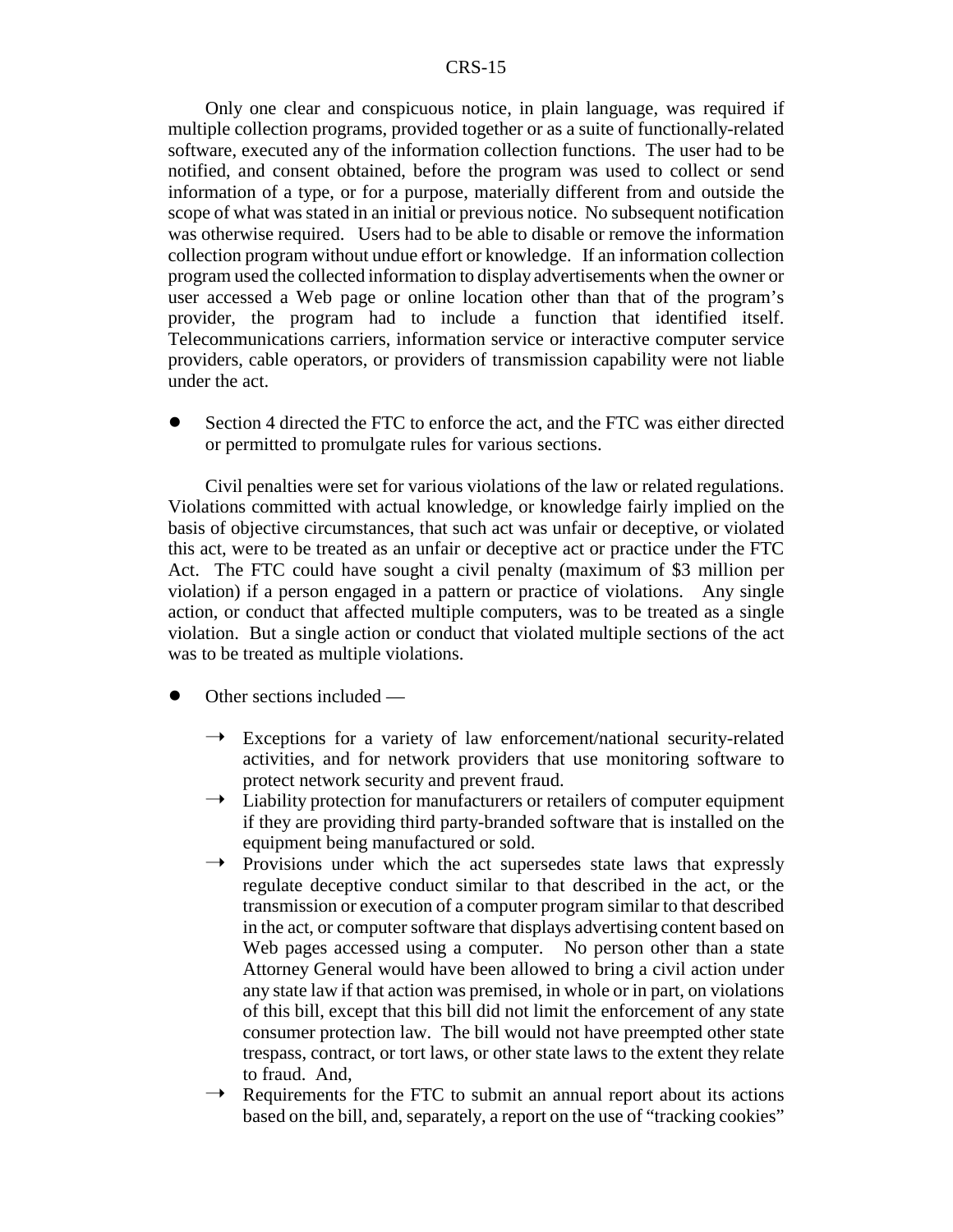to display advertisements and the extent to which they are covered by this bill.

**H.R. 4661 (Goodlatte), I-SPY Act.** The Internet Spyware Prevention Act passed the House on October 7, 2004 (415-0). The bill would have made it illegal to access a computer without authorization to obtain sensitive personal information or cause damage to the computer, and imposed fines and sentences up to two years in prison. If the unauthorized access was to further another federal crime, a sentence of up to five years was allowed. No person could have brought a civil action under state law if the action was premised in whole or in part upon a violation of this bill. The bill authorized \$10 million for each of four fiscal years (FY2005-FY2008) to the Department of Justice for prosecutions needed to discourage spyware and "phishing."<sup>30</sup> Language was included clarifying that the bill did not prohibit any lawfully authorized investigative, protective, or intelligence activities.

**S. 2145 (Burns), SPY BLOCK Act.** The Software Principles Yielding Better Levels of Consumer Knowledge Act, was ordered reported from the Senate Commerce Committee on September 22, 2004, after adopting a Burns substitute amendment that "steered clear of setting technical requirements for software companies."31 Another amendment, offered by Senator Allen, was adopted that sets criminal penalties for spyware providers. The bill was reported, without a written report, on November 19, 2004, and with a written report (S.Rept. 108-424) on December 7. There was no floor action.

The bill, as reported, would have made it unlawful for a person who is not an authorized user of a computer —

- ! to cause the installation of software on a computer in a manner designed to conceal from the user the fact that the software was being installed, or prevent the user from having an opportunity to knowingly grant or withhold consent to the installation. This would not have applied to software falling within the scope of a previous grant of authorization, installation of an upgrade to software already installed with the user's authorization, or software installed before the first retail sale of the computer.
- to induce a person to consent to the installation of software by means of a materially false or misleading representation concerning — the identity of the operator of an Internet Website or online service where the software is made available for download from the Internet; the identity of the author or publisher of the software, the nature or function of the software; or the consequences of not installing the software. The software had to be able to be easily uninstalled or disabled, with exceptions (for example, a parent or

<sup>&</sup>lt;sup>30</sup> "Phishing" refers to an Internet-based practice in which someone misrepresents their identity or authority in order to induce another person to provide personally identifiable information (PII).

<sup>31</sup> Senate Panel Approves 'Spyware' Bill. CQ Weekly, September 25, 2004, p. 2273.